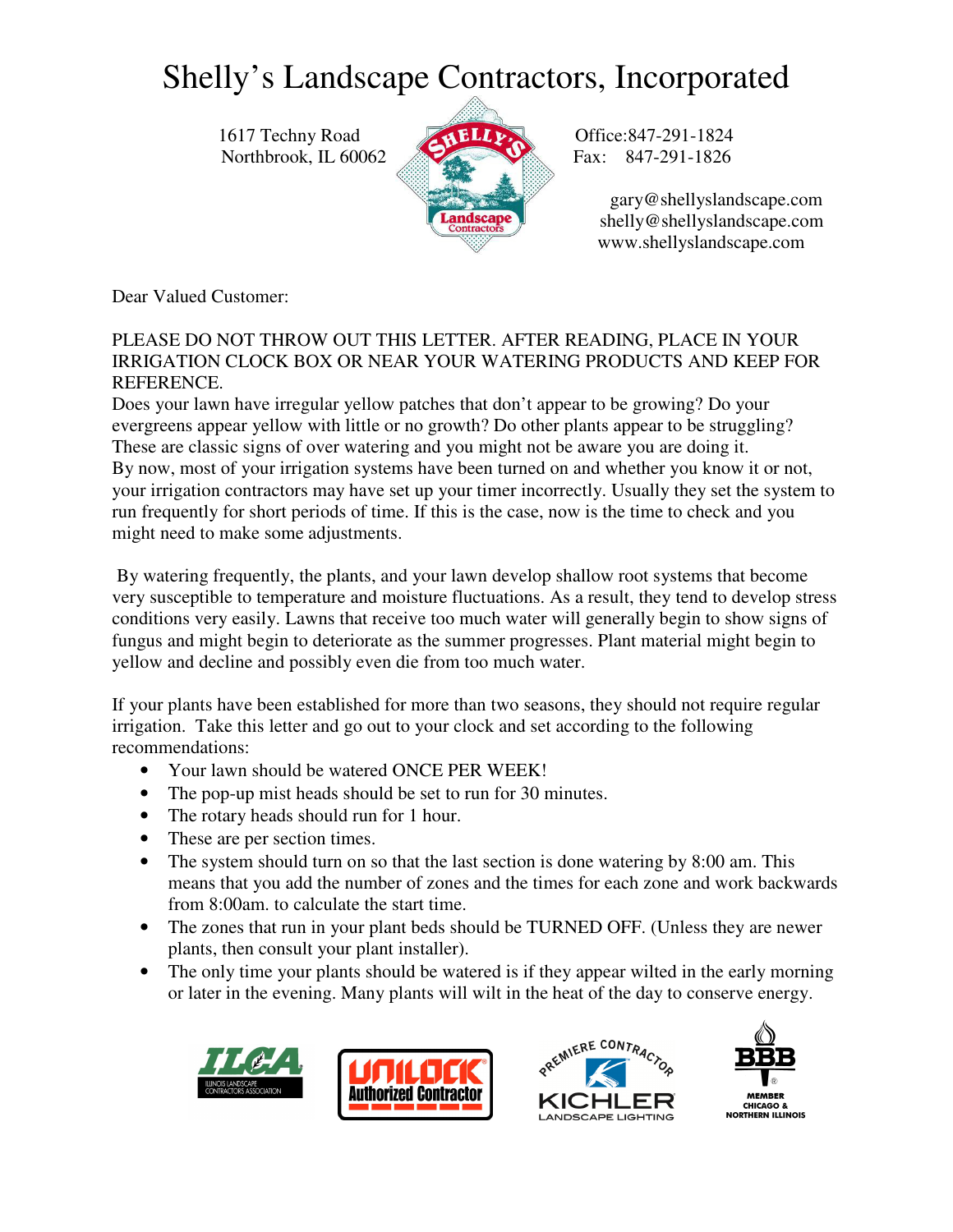## Shelly's Landscape Contractors, Incorporated

1617 Techny Road **ALLACE Office:847-291-1824** Northbrook, IL 60062 Fax: 847-291-1826



 gary@shellyslandscape.com shelly@shellyslandscape.com www.shellyslandscape.com

What if I don't have an irrigations system? Well consider yourself somewhat lucky because you probably are not overwatering! If you use a manual sprinkler, here are some guidelines to follow:

• Set out a sprinkler and let it run until it delivers 2" of water. You can use a graduated coffee can ½ way out from the sprinkler to get an idea of how long that will take. Different sprinklers will apply different rates of water. This letter should serve as an annual reminder and be kept!

Here are some easy tips to take to determine if your lawn requires water:

- Take 10-12 easy paced steps into the body of your lawn
- Turn around and look at your footsteps
- If your footsteps are still laying flat with no rebound of the grass blades, your lawn needs water and you should irrigate as described above
- If your footsteps begin to disappear and the grass blades are rebounding, the lawn has adequate moisture and no watering is required
- You can also look at your lawn, if it has a general gray cast to it, uniformly and not splotchy, most likely your lawn is dry and you should then do the step above to confirm
- If you notice irregular, spotty brown patches, your lawn could be infested with a variety of fungus and you should contact us prior to irrigating to confirm, more water during hot, humid weather will only make matters worse!!

Here is a simple tip to determine if your plants require water:

- First thing in the morning, look at the leaves on your plants, if they appear droopy and sad, the plant needs water, it's as simple as that!
- Do no evaluate plants mid-day or before the sun goes down, some plants will droop/wilt to conserve energy so if a plant looks wilted, wait until after the sun goes down or early morning. If the plant is no longer wilted, it has adequate moisture
- Note: Evergreen are a bit more difficult to evaluate since they don't have traditional leaves and don't really show signs of wilting. A good rule of thumb is that if your evergreens are located by leafy plants that need water, most likely, they do too!